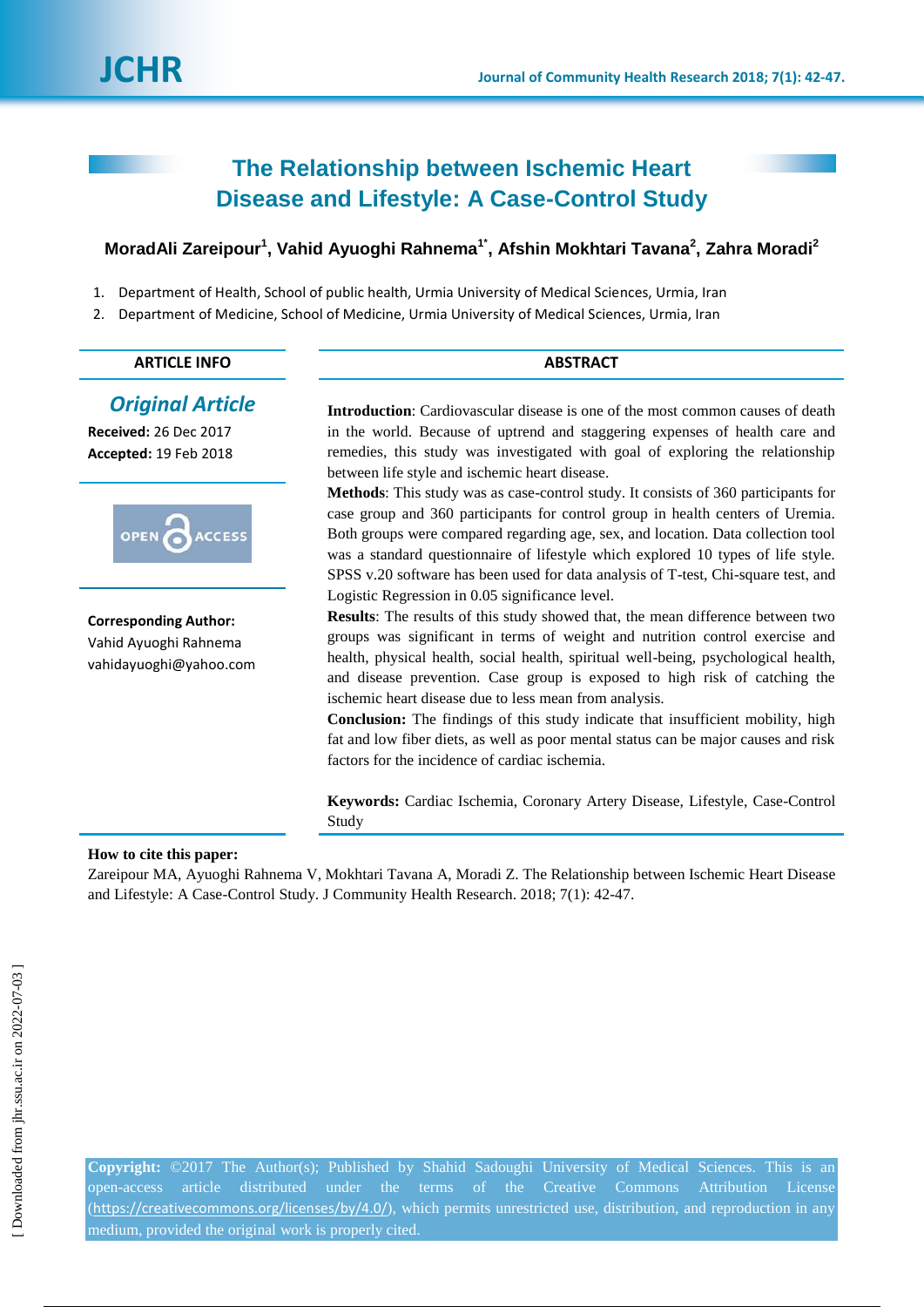#### **Introduction**

Due to the prevalence of coronary artery disease worldwide and in our country, which is the most common cause of death, recognizing the main risk factors for cardiovascular disease, controlling these risk factors and minimizing their bad effects, becomes more important.

The presence of any of these risk factors can be with or without a family background and type of diet and lifestyle, increase the risk of cardiovascular disease several times or cause or exacerbate heart disease. <sup>(1)</sup> According to the Ministry of Health and Medical Education, 33- 38% of deaths in Iran are due to cardiovascular disease and Iran has the highest death rate in the world.<sup>(2)</sup>

The prevalence and incidence of coronary artery disease is seriously affected by unhealthy lifestyle. Modern lifestyles can directly lead to unhealthy lifestyle choices. <sup>(3)</sup> Changes in people's lifestyle increase the prevalence of heart disease in Iran. Evidence in changing the lifestyle of people shows that the prevalence of cardiovascular disease in Iran is increasing. It is estimated that in 2020, deaths from these diseases will increase to 25 million. (4)

Healthy behavior is one of the key determinants of health, it considered as an underlying factor that is Lower the risk of getting many chronic diseases (5) . Therefore, empowering individuals to increase control over their health and wellbeing is effective.  $<sup>(6)</sup>$  Healthy behavior is a part of lifestyle.</sup>

Lifestyle is a very important concept that is often used to express people's lifestyle and reflects the full range of values, beliefs, and social activities  $(7)$ . The lifestyle is related to the patterns of daily life of a person who normally does (8).

The American Heart Association (2001) considers lifestyle as one of the most important predisposing factors in terms of illness and death in the United States, and estimates that about 70% of all physical and mental illnesses are related to lifestyle. (9) Despite the advances in diagnosis and treatment, the incidence and mortality of cardiovascular disease is still high. Also, cardiovascular disease can be easily prevented and it seems that planning to prevent this disease is easier and less costly and more effective through lifestyle education.  $(10)$  So, this study has been designed with the goal of exploring the relationship between lifestyle and ischemic heart disease in Urmia province.

## **Methods**

The present paper is a case-control study. Case sample consists of 720 participants from Urmia province. Due to the rating lifestyle which according to its definition in this research will be in the range of 210-210. Thus, its standard deviation can be considered equal to  $(0-210) / 10 =$ 21. With this assumption the sample size for testing is at a 90% confidence level and has a minimum power of 80% and the difference equals 7.5 units or more between the two groups of cases and controls each consisting of 360 participants. Sampling has been chosen randomly from health center of Urmia. The case group (360 patients) include ischemic heart patients that were referred to health centers of Urmia city. The criteria for entering the cases have been a coronary heart disease approved by a cardiologist, Also, for each case and control group those who agreed to participate in the study were matched in age, sex, place of residence and no history of heart disease. Data collection tool was a two-part questionnaire that the first part includes demographic information and the second part is associated to lifestyle questionnaire (LSQ). This questionnaire concludes 70 questions in order to aim lifestyle dimensions differential evaluation (physical health, sport, weight control and nutrition, prevention of disease, psychology health, mental health, social health, avoidance of medicine and drugs, prevention of events and environ health). The terms of this questionnaire are scored on a four degree Likert scale: Never: 0 Sometimes: 1 Usually: 2 Always: 3. This questionnaire has 10 sub-scales. In this questionnaire, the highest score that a person can obtain is 210 and the lowest score is zero. Obtaining a score close to 280 indicates a healthy lifestyle and getting close to the 70 score is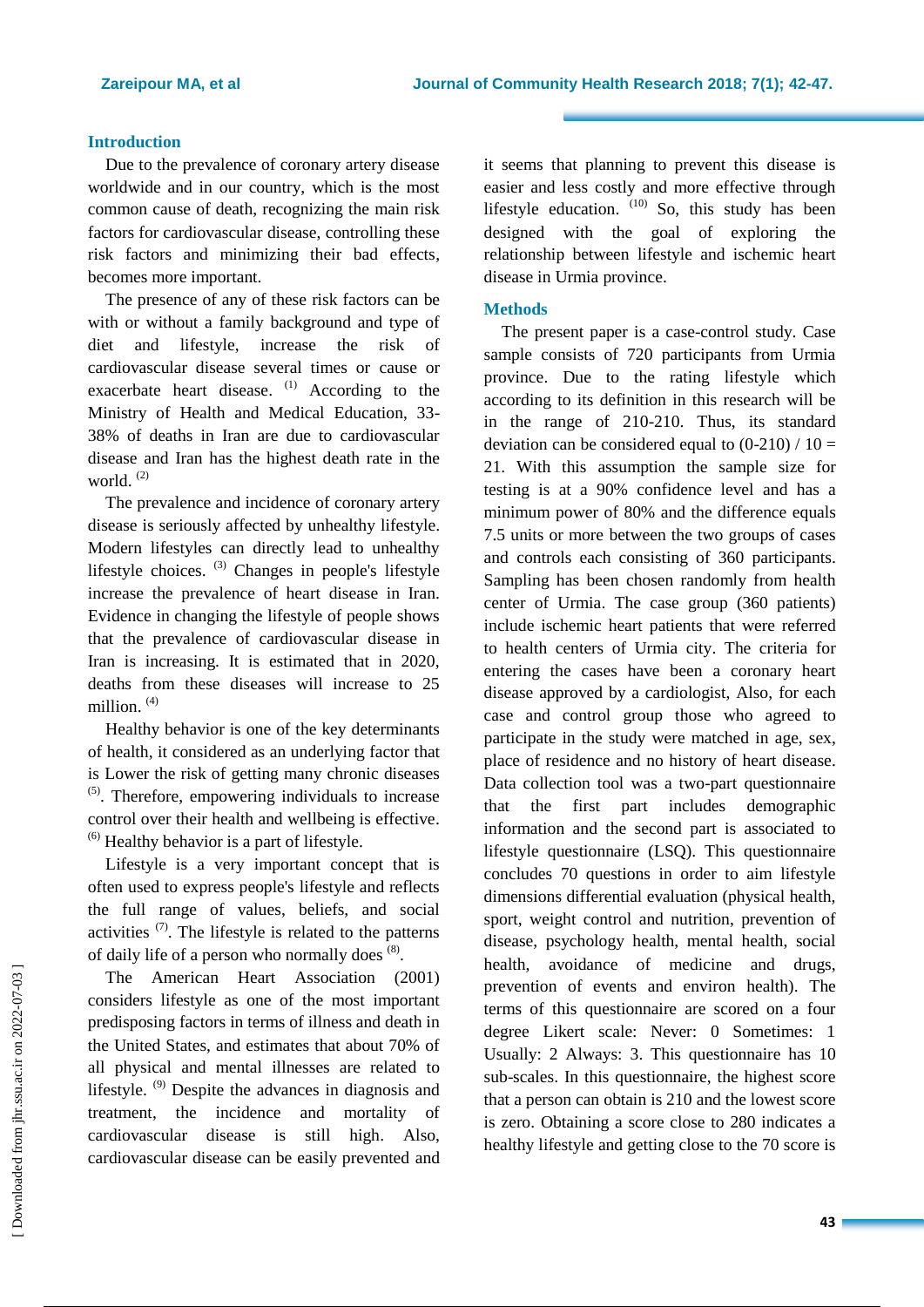an unhealthy lifestyle. The score of each subscale is also calculated by summing the questions of each subscale, so the highest score in this questionnaire is without Reverse Scoring. The validity and reliability of this questionnaire have been confirmed in previous studies by Lali and Abedi.  $(11)$  The normality of the data distribution was investigated by Kolmogorov-Smirnov test, which were normal.

Data were entered SPSS v.20 software version 18 after collecting. T-test, Chi-square test, and Logistic Regression in  $(P = 0.05)$  0.05 significance have been used in order to analyze the data.

## **Results**

The analysis of present study findings showed that two groups of participants are divided into terms of age, sex, and location. Most of the participants in case and control groups had low literacy skills. The difference between the two groups was not statistically significant in terms of education. ( $P = 0.667$ ) (using Chi-square test). Two groups didn't have statistical significance differences between marital status ( $P = 0.253$ ) and employment status ( $P = 0.779$ ). The difference between body mass index and smoking as shown in Table 1 is significant ( $P = 0.014$ ).

| <b>Variable</b>       | <b>Case Group</b> | <b>Control Group</b> | <b>P-Value (Chi-square test)</b> |
|-----------------------|-------------------|----------------------|----------------------------------|
| Age                   | $61.88 \pm 8.88$  | $61.38 \pm 8.95$     | 0.447                            |
| Sex                   |                   |                      | 0.823                            |
| Man                   | 191(53.1)         | 188 (52.2)           |                                  |
| Woman                 | 169(46.9)         | 172 (47.8)           |                                  |
| Location              |                   |                      |                                  |
| City                  | 196 (54.4)        | 183 (50.8)           |                                  |
| Village               | 164 (456)         | 177(49.2)            |                                  |
| Body mass index (BMX) | $28.47 \pm 2.09$  | $26.28 \pm 2.75$     | 0.001                            |
| Smoking               |                   |                      | 0.014                            |
| yes                   | 38(0.6)           | 20(5.6)              |                                  |
| N <sub>0</sub>        | 322 (89.4)        | 340 (94.4)           |                                  |

Mean and standard deviation of lifestyle areas showed that there is no significant difference between two groups in areas of social health, avoidance of medicine and drugs, prevention of events and environmental health, but there are significant differences in other dimensions (table2).

**Table 2.** Mean and standard deviation of lifestyle questionnaire in both case and control groups

| <b>Ouestionnaire Areas</b>                       |                   | Mean $\pm SD$      | <b>P</b> -value (T-test) |       |  |
|--------------------------------------------------|-------------------|--------------------|--------------------------|-------|--|
|                                                  | Case              |                    | control                  |       |  |
| Weight control and nutrition                     | $11.21 \pm 1.94$  |                    | $5.58 \pm 2.54$          | 0/001 |  |
| Sport and healthy                                | $14.22 \pm 2.53$  |                    | $15.77 \pm 1.70$         | 0/001 |  |
| Physical health                                  | $15.03 \pm 2.62$  |                    | $16.75 \pm 2.55$         | 0/001 |  |
| Social health                                    | $15.61 \pm 2.16$  |                    | $15.80 \pm 1.77$         | 0/220 |  |
| Mental health                                    | $14.42 \pm 2.54$  |                    | $15.50 \pm 1.76$         | 0/001 |  |
| Psychology health                                | $13.71 \pm 3.04$  |                    | $15.77 \pm 1.86$         | 0/001 |  |
| Prevention of illness                            | $12.31 \pm 2.56$  |                    | $14.75 \pm 1.91$         | 0/001 |  |
| Avoidance of medicine and drugs $15.62 \pm 0.28$ |                   | $15.15 \pm 1.95$   |                          | 0.648 |  |
| Prevention of event                              | $15.38 \pm 2.67$  | $15.73 \pm 2.34$   |                          | 0.060 |  |
| Environmental health                             | $16.18 \pm 2.09$  | $16.21 \pm 1.92$   |                          | 0.824 |  |
| Total                                            | $157.40 \pm 8.68$ | $143.70 \pm 12.23$ |                          | 0.001 |  |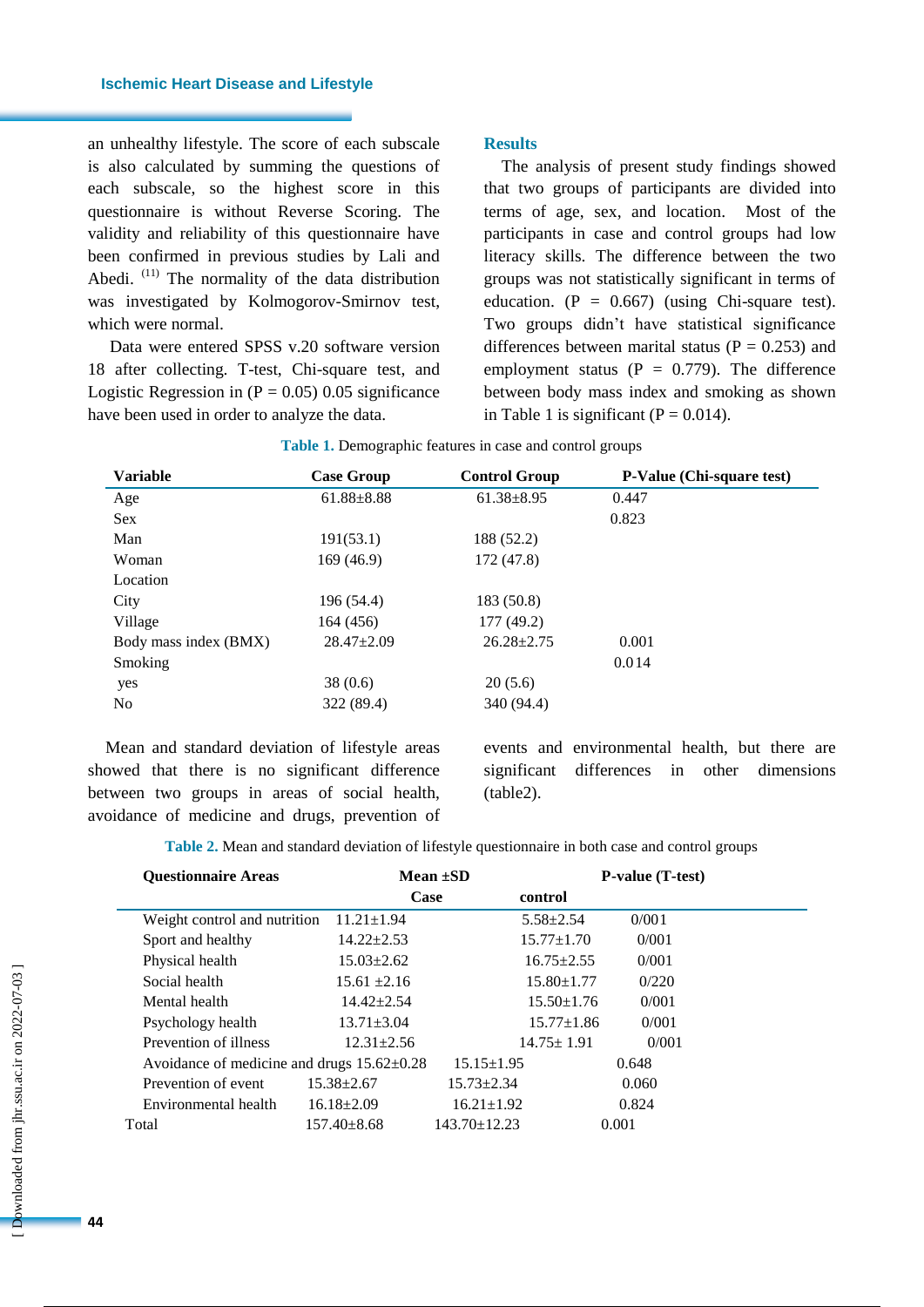It has been shown that in the exploring the intensity relation between associated areas of lifestyle and cardiovascular disease by logistic regression analysis , the risk of cardiovascular disease catching in case group participants is more than control group participants (table3).

**Table 3**. The relationship between the scales of lifestyle questionnaire and cardiovascular disease (logistic regression test)

| <b>Questionnaire areas</b>     | case group | control group | <b>OR (95 CI)</b>   |
|--------------------------------|------------|---------------|---------------------|
| Weight control and nutrition   | 11.21      | 15.58         | $2.04(1.85-2.25)$   |
| Sport and healthy              | 14.22      | 15.77         | $1.40(1.29-1.50)$   |
| Physical health                | 15.03      | 16.75         | $1.30(1.22-1.39)$   |
| Social; health                 | 15.61      | 15.80         | $1.05(0.97-1.12)$   |
| Mental health                  | 14.42      | 15.50         | $1.25(1.17-1.35)$   |
| Psychology health              | 13.71      | 15.77         | $1.36(1.28-1.45)$   |
| Preventing of illnesses        | 12.31      | 14.75         | $1.57(1.45-1.70)$   |
| Avoiding of medicine and drugs | 15.62      | 15.15         | $0.98(0.92 - 1.05)$ |
| Preventing of event            | 15.38      | 15.73         | $1.06(0.99-1.12)$   |
| Environmental health           | 16.18      | 16.21         | $1.01(0.94-1.08)$   |
| Total                          | 157.40     | 143.70        | $1.15(1.12 - 1.17)$ |

# **Discussion**

The results of the study showed that there is a significant relation between lifestyle and hypertension disease, so that case group participants are at risk 1.15 times more than control group. Investigated areas were weight and nutrition control, sport, physical health, social health, mental health, psychology health, avoidance of medicine and drugs, prevention of events, and environmental health. Because of the difference in risk factor definition in different countries, comparison of applied studies on risk factors of cardiovascular disease and hypertension is difficult and hard  $(12)$ . A study was conducted in 2009 in the United States. The aim of this study was to investigate the effect of lifestyle factors on cardiovascular disease in the age group of 40 to 74 years old, The results of this study showed that individuals who follow a healthy lifestyle (taking fruits and vegetables, doing regular exercises, having ideal weight, being non-alcoholic or smoker) are at lower risk for cardiovascular disease than those in the control group.  $(13)$  In another study on the six risk factors for cardiovascular disease (cigarette, low intake of fruits and vegetables, obesity, hypertension, high blood fat and diabetes) in Italy, showed that 90% of people had more than one of these factors and

84% had between 2 and 5 risk factors.  $(14)$ According to the results of these studies, it can be said that planning for the improvement of lifestyle should be a priority of national and global programs in order to reduce the incidence and burden of this disease. <sup>(14)</sup> Another cohort study was conducted in the United States, factors related to lifestyle includes moderate consumption of alcohol, physical activity, not smoking, avoiding obesity, as factors preventing the development of cardiovascular disease, respectively. The risk of cardiovascular disease in people with healthy lifestyle were 45 percent lower than other groups.  $(15)$  In this study, high salt intake was associated with an increased risk of cardiovascular disease. In this study, the relationship between physical activity and cardiovascular disease was also examined. This finding was consistent with the results of Jian Lee et al. which showed that there is a significant relationship between physical activity and cardiovascular disease in both genders.  $(15)$  It is also consistent with the results of the study by Sattelmai et al. which indicates that increased physical activity is a preventative factor in cardiovascular disease. Increasing physical activity in multiple studies is a risk factor for cardiovascular disease. On the other hand, reducing body weight, lack of diabetes and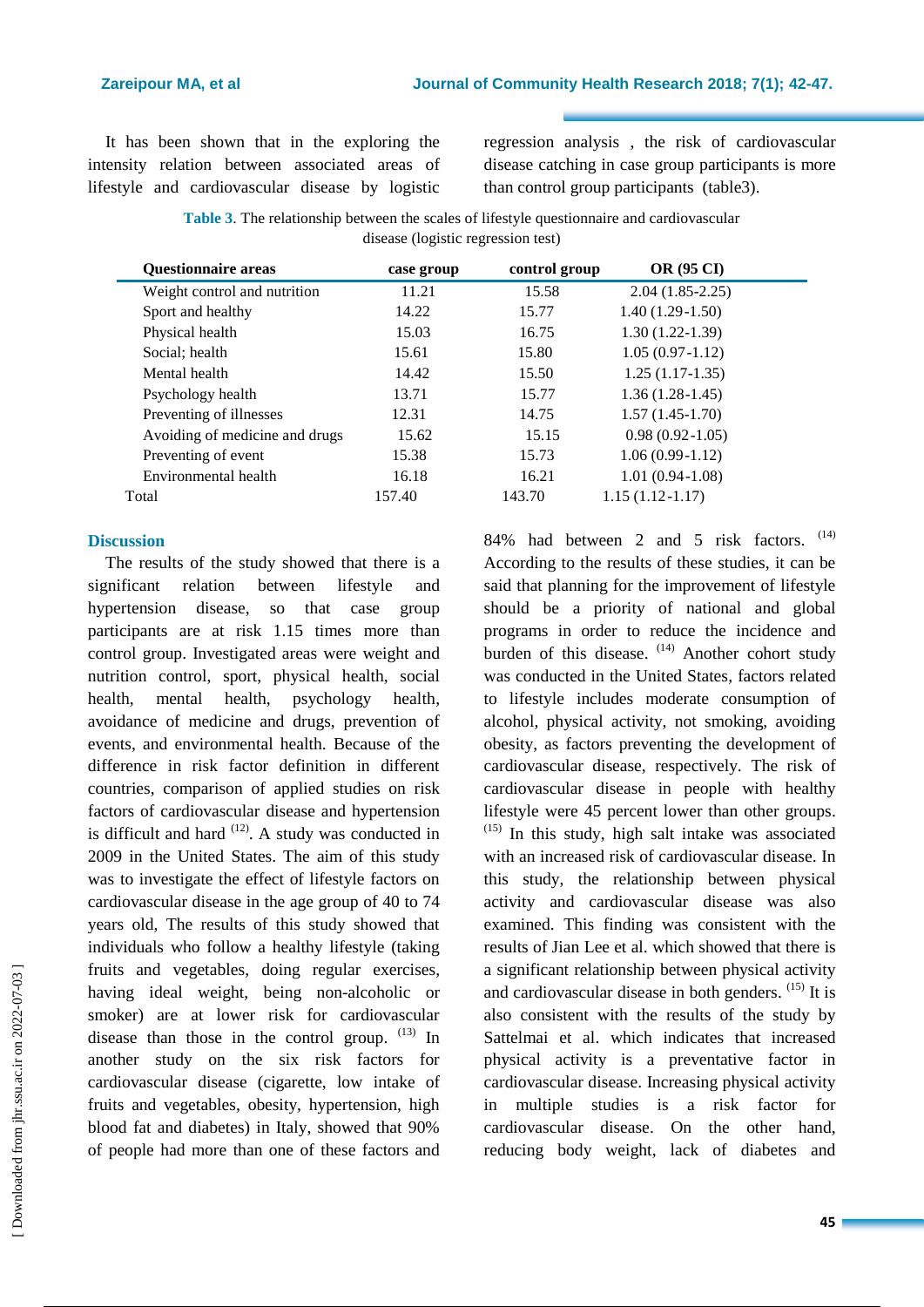hypertension indirectly contribute to reducing the risk of cardiovascular disease. (16)

In present study, there is a significant relation between body weight and cardiovascular disease that its findings are consistent with the results of Marjorie Bastien et al. research, the investigation of Epidemiology and overweight role in Epidemiology<sup> $(17)$ </sup>. Also the results of Alban De Schutter et al. investigation of overweight effect on prevalence and improvement of cardiovascular disease, are in accord with the present study .In recent years, the prevalence of obesity has been increasing significantly all over the world. According to World Health Organization estimates in 2008, 35% of people (34% of men and 35% of women) over 20 years of age have overweight and nearly 10% of men and 14% of women have obesity. According to these statistics, special attention should be paid to lifestyle modification, in order to reduce the burden of heart disease and other chronic diseases. (18)

Cigarette smoking is another risk factor that was higher in the study group than the control group. This finding was consistent with the results of Baba et al. studying the effect of smoking on heart disease in middle aged people. <sup>(19)</sup> Also in a study by Ebbert et al. there was a significant relationship between alcohol consumption and cardiovascular disease (20) .Taghadosi et al. in their study showed that there was a significant relationship between smoking and cardiovascular disease  $(22)$  and there is significance relation between nutrition and hypertension disease in the present study. This finding is consistent with Taghadosi et al. study which has shown that there is a significant relation between salty and fatty food consumption, (p=0/001), fruit, vegetables, dairy and starch  $(p=0/001)$ , nuts, and meat consumption  $(p=0/001)$ and cardiovascular disease. (21) There was a significant relation between diet and cardiovascular disease in Shirani et al. study, the results showed that receiving a low glycemic load diet has beneficial effects on glucose metabolism and serum lipid concentration in the body and it can be a protective factor in cardiovascular disease.

Investigating the effect of food patterns on predictive factors of cardiovascular disease is a simple and cost-effective way to reduce disability and mortality due to these diseases.  $(22)$  Social health was the other factor which had a significant relation with cardiovascular disease. Also, Social health is one of the most important factors in developing cardiovascular disease. There is also a relationship between mental health and heart disease. Among the psychological factors, stress is one of the most important factors that has recently been taken into consideration and according to American Heart Association stress should be considered as a risk factor for cardiovascular disease. Depression is also a risk factor for heart disease. In a meta-analysis study by Chalmers et al. The results showed that there is a relationship between mental health and cardiovascular disease, and people who are in poor mental and psychological conditions are more at risk for cardiovascular disease, which is consistent with the results of the present study.  $(23)$ 

# **Conclusion**

The findings of this study indicate that insufficient mobility, high fat and low fiber diets, as well as poor mental status can be major causes and risk factors for the incidence of cardiac ischemia. The cross-sectional nature of our study was its limitations. Therefore, it cannot be precisely indicated the cause-and-effect relationship. It is better to determine the type of association and to identify the causes of appropriate trials and longitudinal studies in this regard. It is better to determine the type of relationship and understanding of the causes, appropriate trials and longitudinal studies to be conducted.

### **Acknowledgments**

The authors would like to thank all the participants, officials and staffs of all health care centers in the study who helped us.

#### **Conflict of Interest**

The authors declare that they have no conflicts of interest.